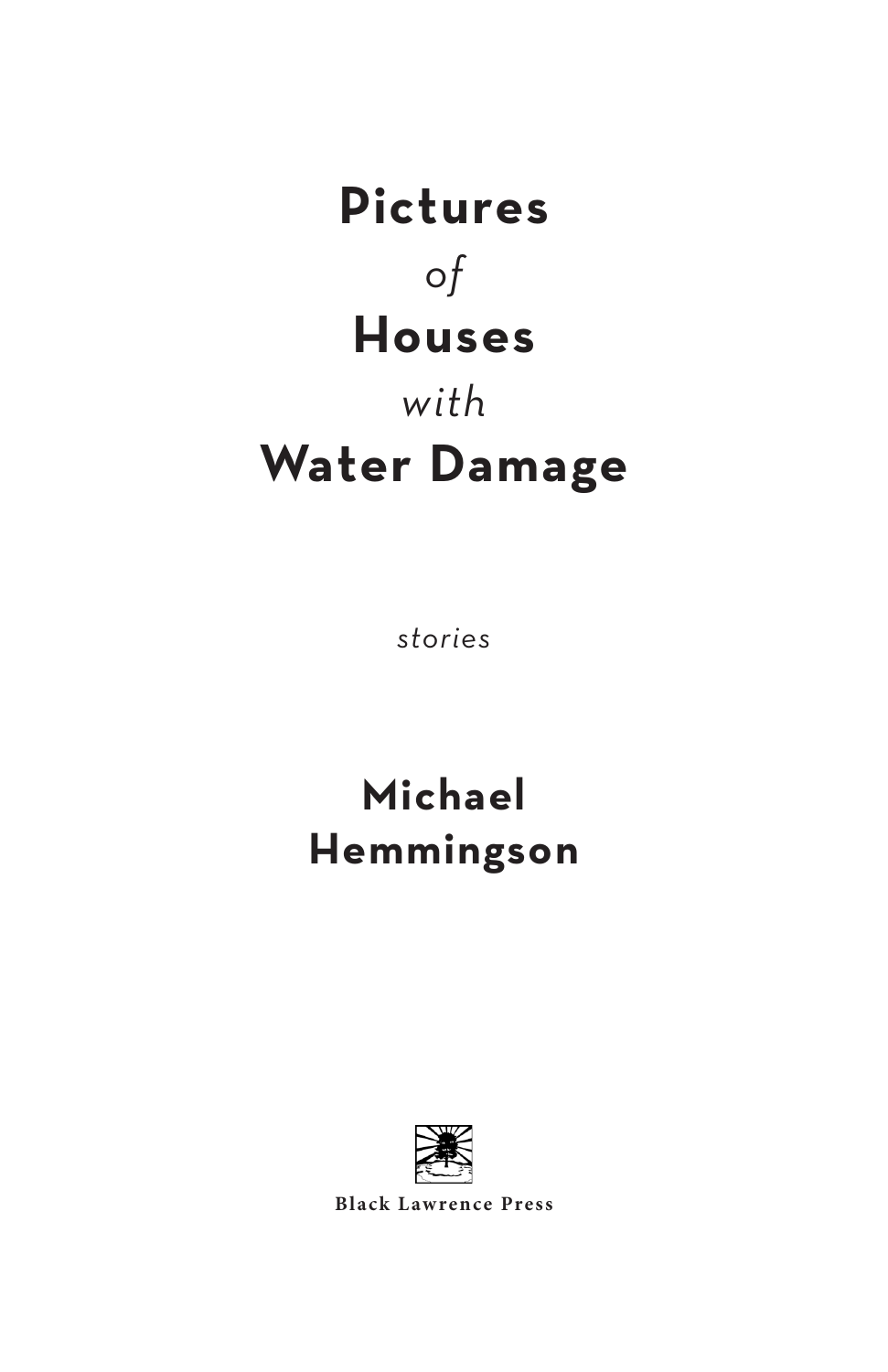## Contents

- 009 Why Don't You Use Your Parking Space?
- 026 Cyclops
- $030$  The Aliens
- 036 Adventure
- 049 Looking for Wanda Beyond the Salton Sea
- 061 The Birds
- 062 Baby Brother
- 065 Daddy
- 067 Last Visit
- 070 Give Me the Gun, He Says
- 072 Forbidden Scenes of Affection
- 079 You Will Not Believe What Happens to Me, and Does it Matter?
- 089 It's Very Cold Down Here
- 110 What Happened?
- 112 Solid Memories Have the Lifespan of Tulips and **Sunflowers**
- 133 The Keepers
- 144 What Happens When My Wife's Ex-Boyfriend, Back from Iraq, Pays Us a Visit
- 159 Fishpole Pete
- 165 Branches
- 169 Pictures of Houses with Water Damage
- 173 You Can Call and Ask a Question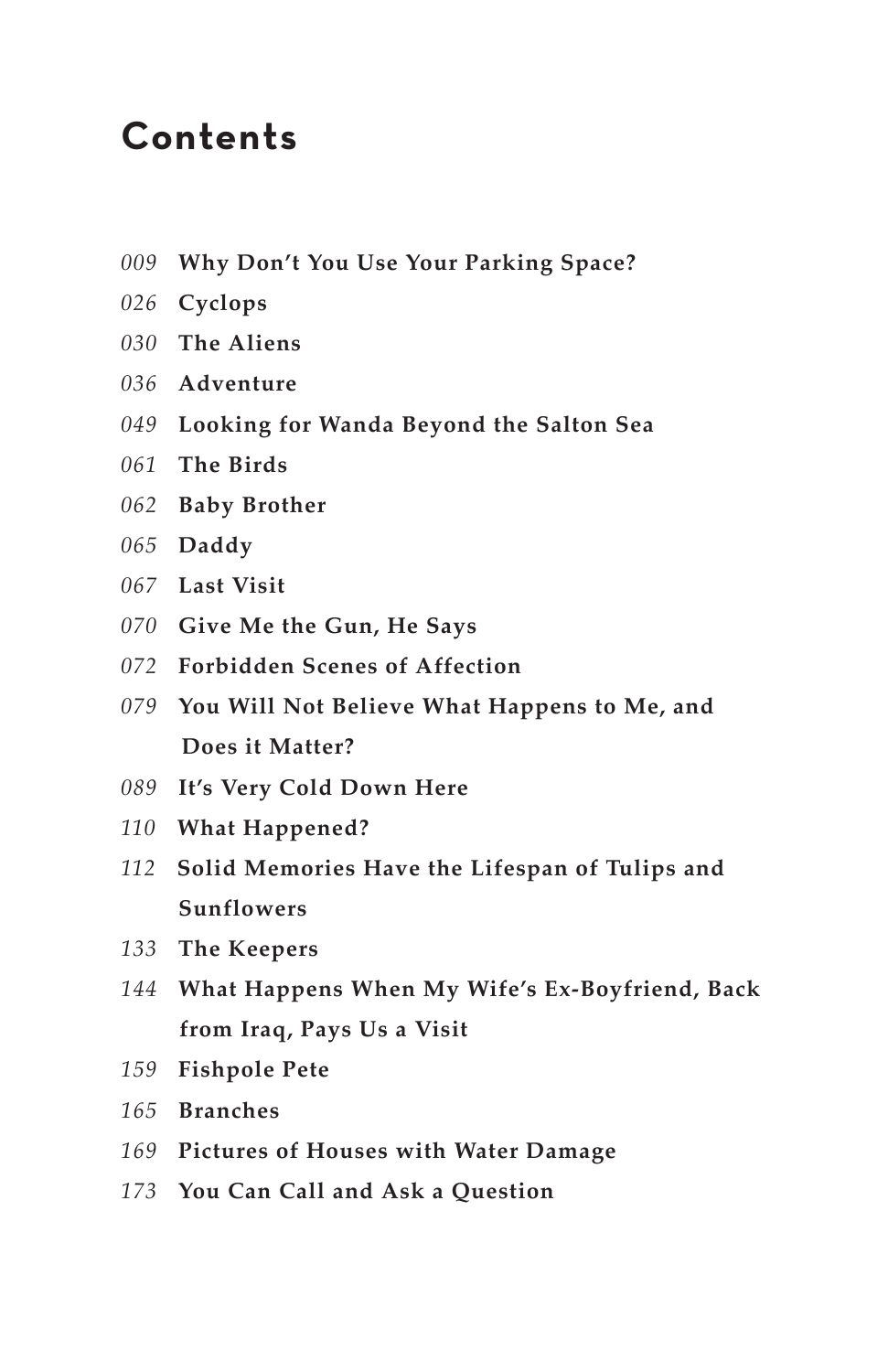For you

and

in memoriam Barry Hannah  $1942 - 2010$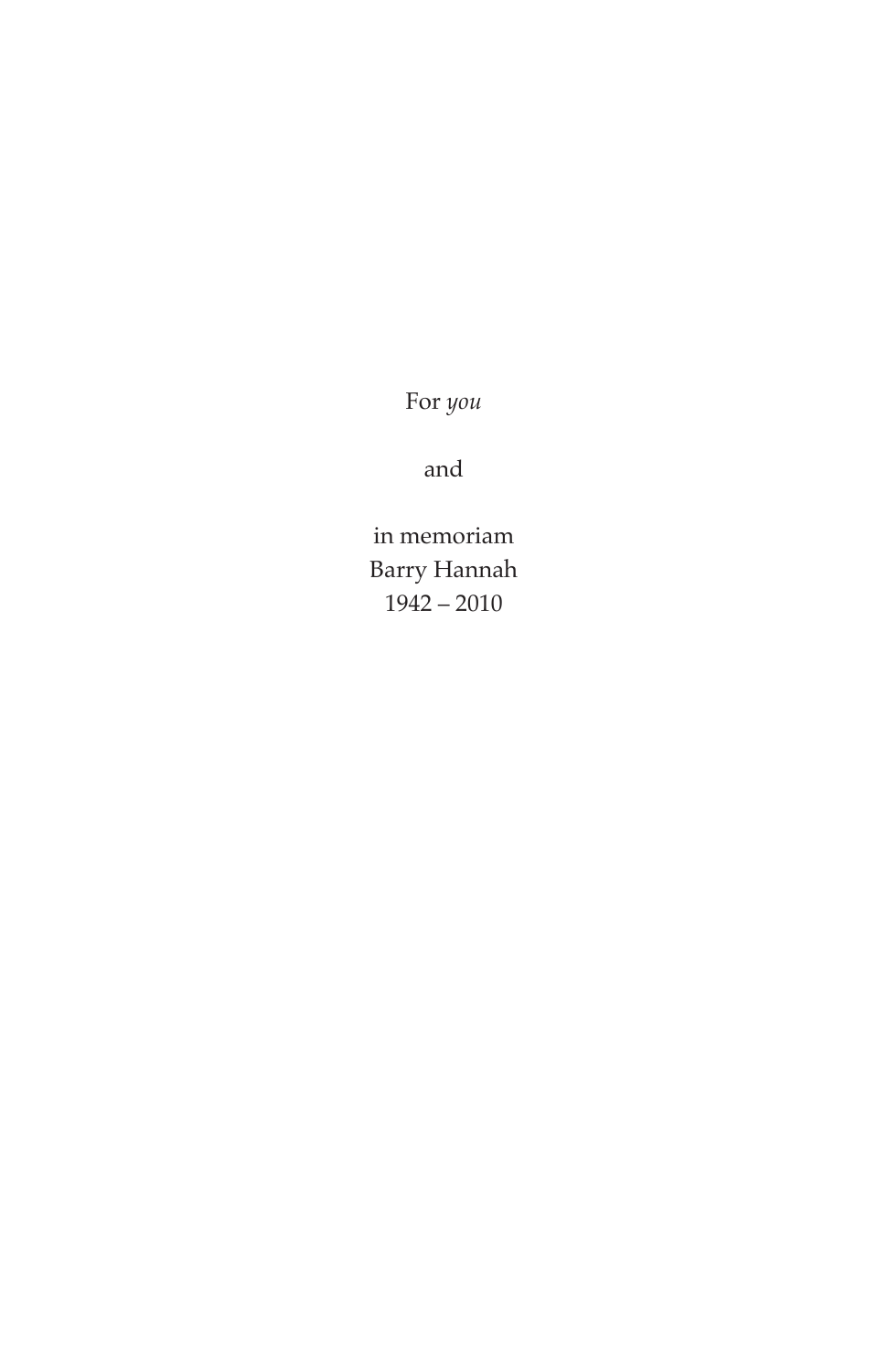id-afternoon that Saturday I notice my<br>upstairs neighbors have been using my<br>parking space to have a yard sale, although there is no yard attached to this apartment building. They are selling things, everyday things, the things people discard, and they are making some money.

Two women in their late twenties live upstairs, right above my apartment. I often hear their feet as they walk around. One of them is a new tenant; she moved in after the other woman's boyfriend, a rap singer of some sort, moved out.

I'm annoyed. This is my parking space; they are using my space and didn't ask if I needed it, if it was okay.

This bothers me

I wonder how long they've been at it. I've only noticed it now, mid-afternoon, because I slept until 11:30.

I have a hangover.

I go outside. Only one of the women is there, the new neighbor, she is blonde. She wears big blue-rimmed sunglasses and blue shorts and her blonde hair is in a long ponytail held back by a blue ribbon. I look around at the stuff: clothes, utensils, books, men's shirts, some recording equipment, a turntable, some vinyl records that probably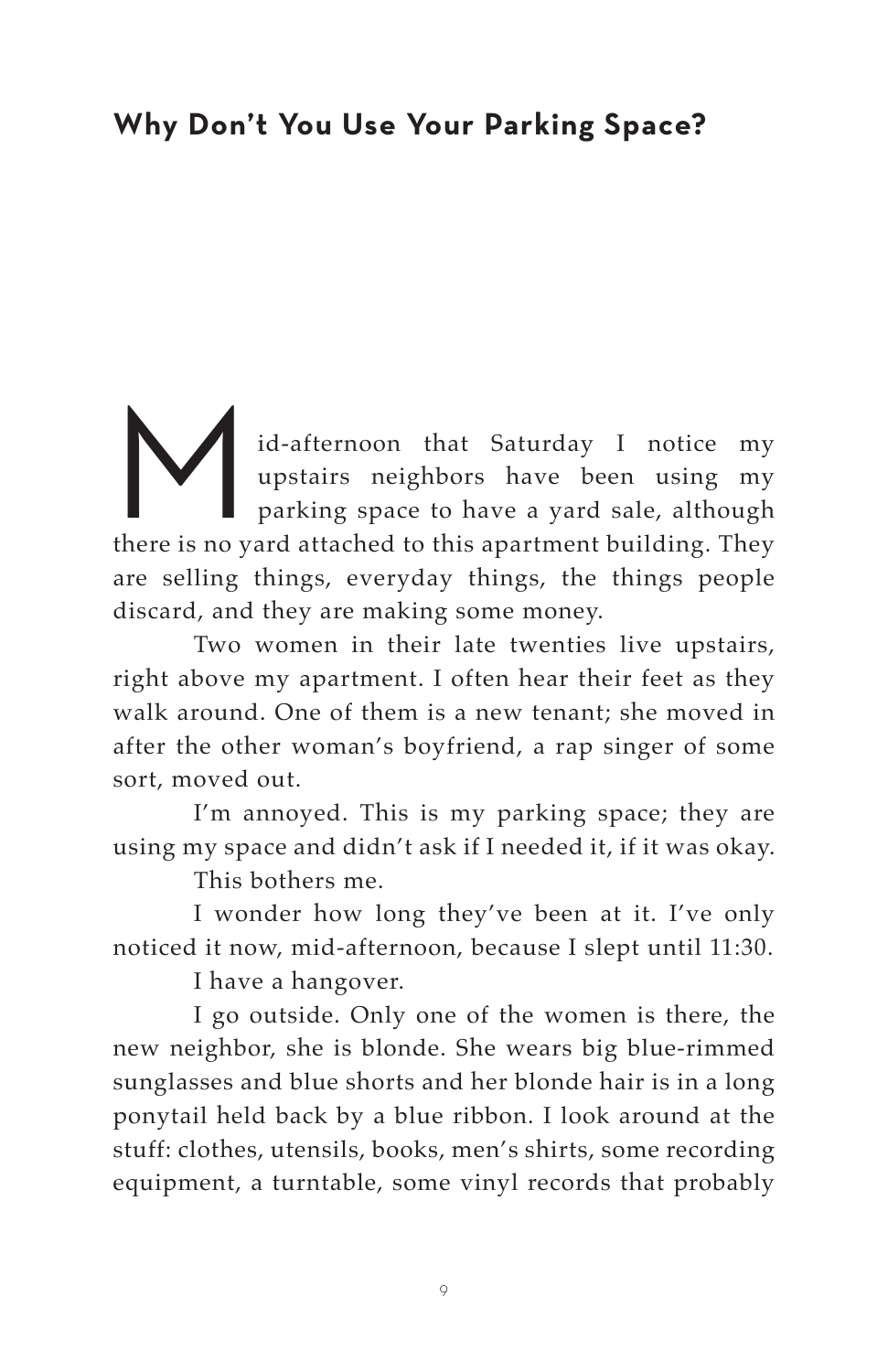have warped out here under the sun. I wonder if the other woman's ex-boyfriend knows she is selling his rap gear.

The other woman, the neighbor who has been upstairs for two years, is Asian. I don't know what kind of Asian. I know her name is Lisa because when she fought with her ex-boyfriend, he'd yell her name a lot. Lisa this and Lisa that and Lisa you bitch and Lisa Lisa Lisa stop stop stop it now!

I approach the blonde woman.

Hi, she goes.

Did you think of asking my permission? I say.

I don't understand, she says.

This is my parking space. I pay rent on it.

Oh, she says; the landlord told Lisa it was okay.

But did you think of clearing it with me?

She goes, All I know is the landlord told Lisa it was okay.

I call the landlord. He did tell her she could use the parking space. But as long as it was okay with you, he says; she was supposed to clear it with you. Are you saying she didn't?

No, she did not.

Young people today, he says. No one asks anymore, no one says 'please' or 'thank you' or 'excuse me' anymore. Have you noticed that? he says.

I think I have, I say.

It's their parents' fault, the landlord says; folks don't teach their kids manners anymore because they don't have manners themselves. Has this inconvenienced you at all?

> No, but it could have. I understand, he says. If I needed the space . . .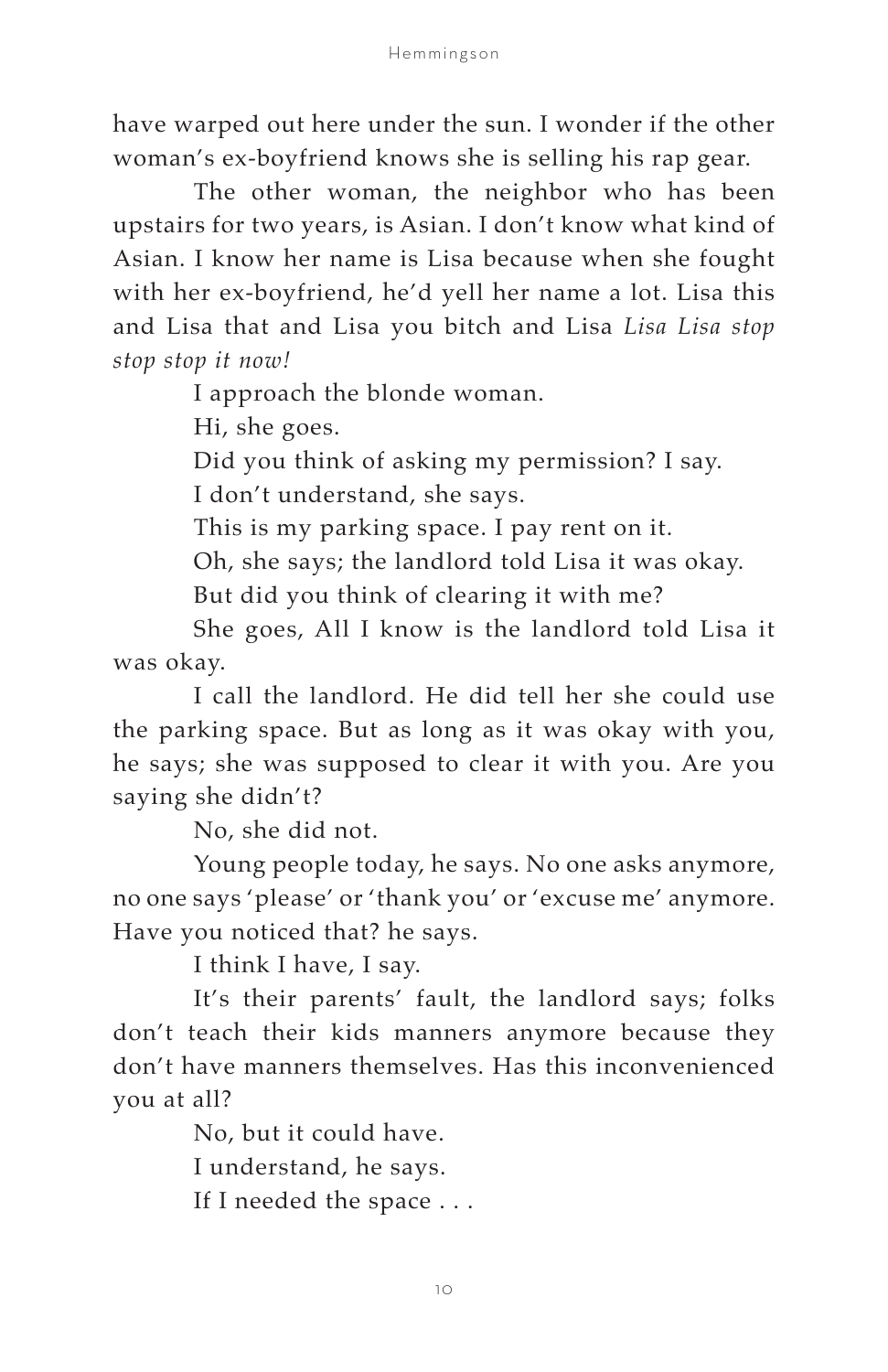I know; she should have asked. An emergency . . . I'll talk to her, he says. No need  $\ldots$ I'll talk to her, he says.

Outside, the blonde girl is saying something to Lisa, who has come down from upstairs. I look out the window. The blonde points at my door. Lisa glares at my door. Her cell phone rings. Her cell phone is in the front pocket of her jeans. She answers it. I know it is the landlord, because when she gets off the phone, the two start to pack things up and take the items back upstairs.

I want to tell her she can stay; she can keep selling. I don't. I expect her to knock on my door and go, Sorry. Or something. She doesn't.

I find the blonde attractive. She looks like someone I was once going to marry and have children with, and then it fell apart and left a hole in my heart, left a fear of getting close to someone again. She looks too much like this woman, this blonde, as I watch her go up and down the stairs.

\*\*\*

I'm not sure if it is my imagination or if this is true.

For the past month, I have been working on a screenplay set in a science station at the South Pole, titled It's Very Cold Down Here. I've been writing it for a producer who will probably not produce it because I've written something for him before and he didn't get the money together, but he did pay me. I have cashed his recent check and I have two more months to get him a ninety-to-one-hundred page script.

 $\overline{11}$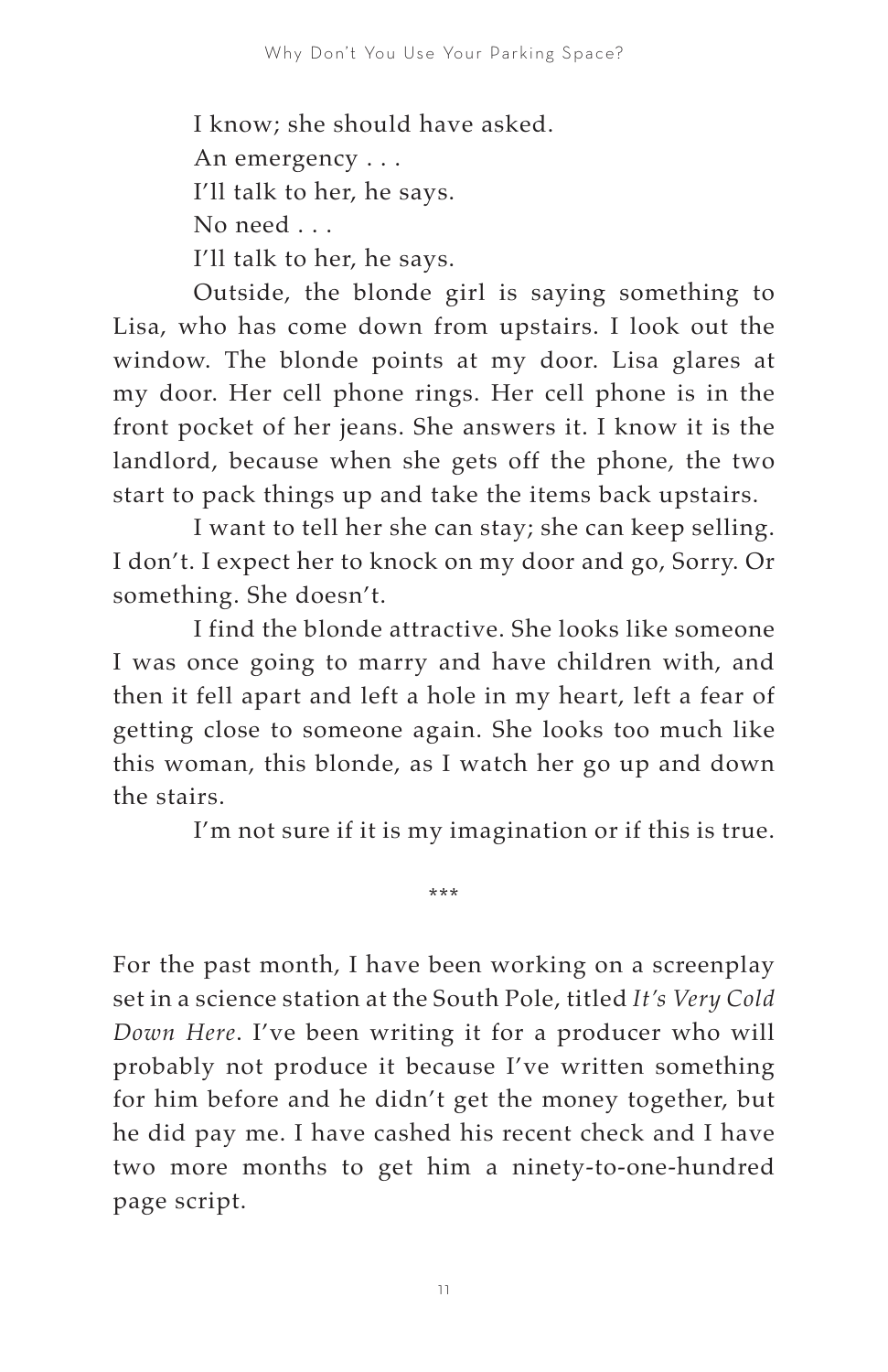It is not coming along well.

I sit at my desk and stare out the window a lot, then type in a scene with a penguin. The window at my desk looks onto my parking space and the courtyard of the building. The past two weeks, I have been seeing the blonde a lot, coming and going, sometimes with a bicycle. Over the course of two weeks, the blonde looks like she is losing weight, perhaps from bike riding or maybe she's not eating like she used to, she goes from slightly chubby to slender and every day she looks more and more like the person I once loved and still love.

Speaking of which, I think it is she, the one I once loved, who has been calling on the phone; it rings now and then, at any hour, and there is no voice on the other line, just breathing. The caller ID is blocked. I am almost certain it is she. Why doesn't she speak? What does she want to say? Why doesn't she just simply say hi?

 $***$ 

After a few weeks I find myself wanting to say hello to the blonde whose name is Heidi because I have heard Lisa and someone else call her Heidi. She looks like a Heidi; sometimes she wears her hair in two braids. It no longer bothers me that she looks like the person I used to love and that I think keeps calling at all hours and not saying a word.

I hear Lisa's new boyfriend, this tall guy with a lot of tattoos whose name I do not know, say something about Heidi's birthday next week. He asks: What are you going to do on your birthday, Heidi?

> I don't know, she goes, probably nothing, she says. You have to do something, he goes.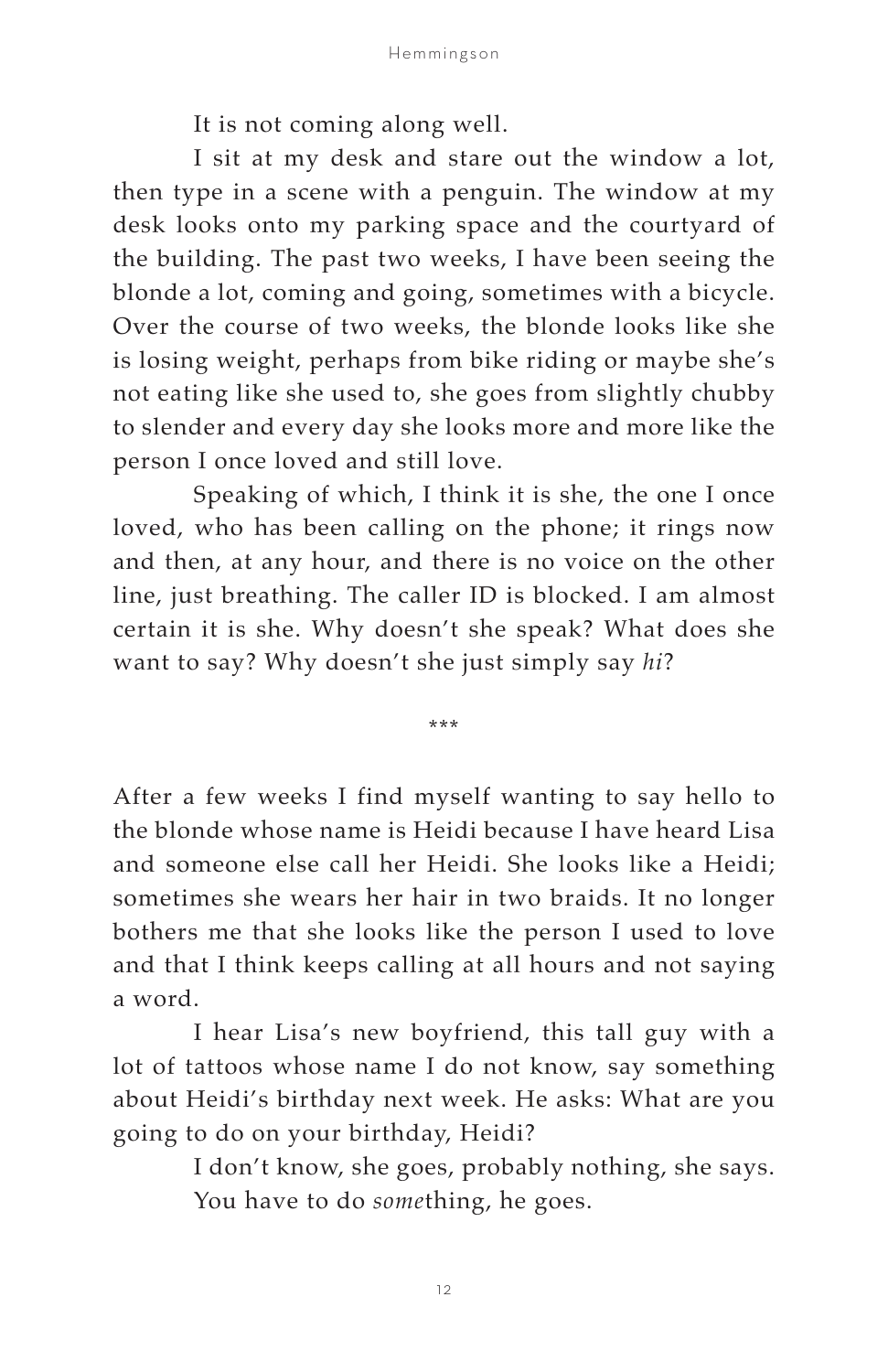I have nothing to do, she goes.

She has nobody, I thought. She's like me; she is alone.

Maybe we'll take you out to dinner, Lisa goes.

You don't have to, Heidi says.

We'd be glad to, Lisa's tall boyfriend with tattoos says.

Oh, don't worry, Heidi goes.

No one should be alone on a birthday, he goes.

I have—before, she goes.

Like me, I think. I remember a birthday, a Thanksgiving, a Christmas, two Christmases, before the one I once loved moved in with me, and we were "dating" (if that was what it was, we were having sex), did not come to see me, be with me. She said society put too much pressure on these days, these events; too much expectation, she said, too much opportunity to disappoint and hurt. She said: Why become a slave to false constructs of celebration? When I showed up at her door with flowers, champagne, and a present, she burst into tears and said: Being kind and romantic is not always the best thing. She said: I'm not used to men being nice to me.

I think about this and I think that Heidi might be the same. She is saying she does not want to celebrate, but deep down she wants attention and gifts and kindness and maybe even some affection.

We'll do something, Lisa says.

If you insist, Heidi says.

We insist, the tall boyfriend with tattoos says.

 $***$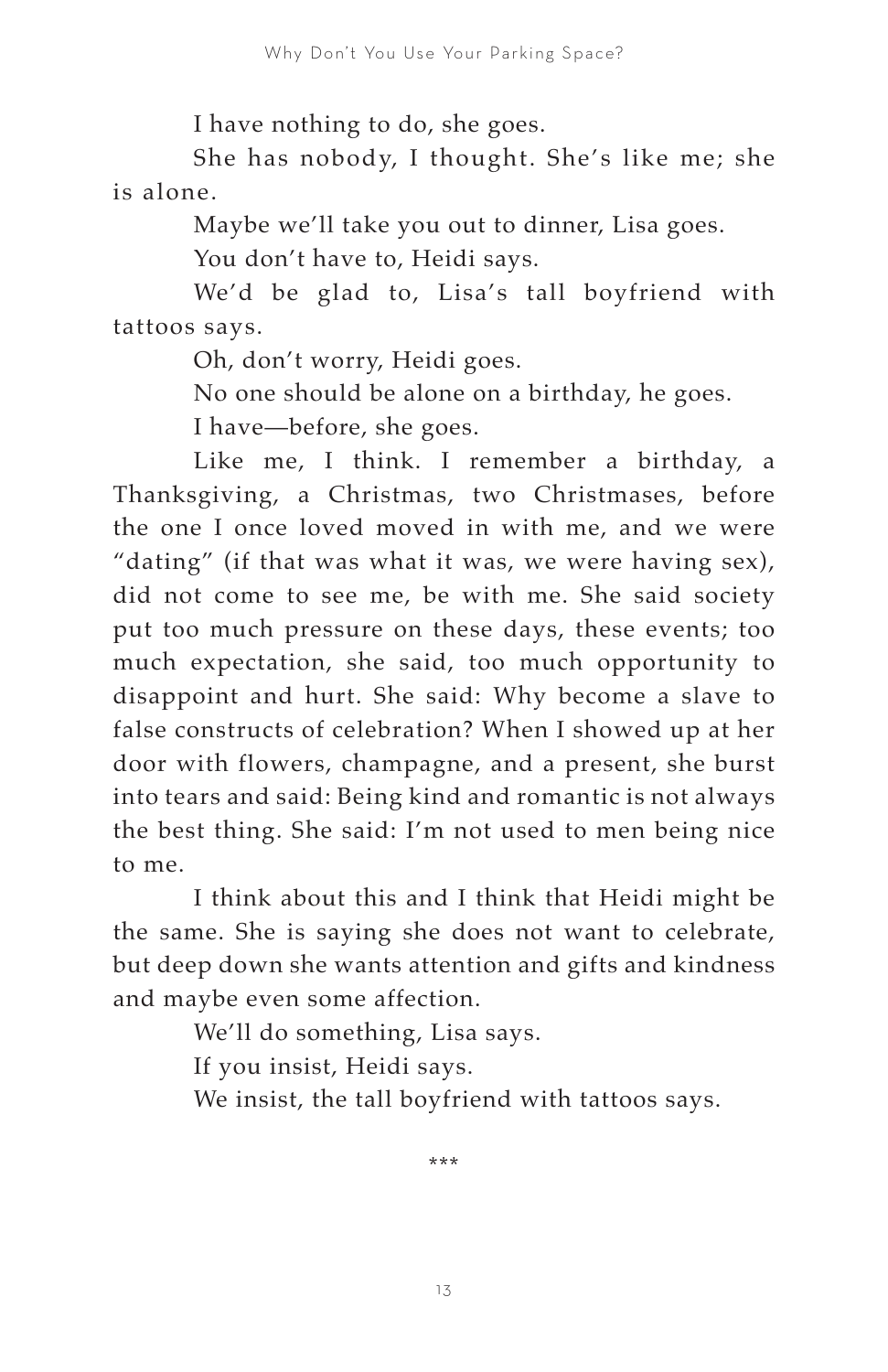What I do is something stupid but I do it anyway because I think she needs it and it makes me feel good to do it. It also makes me feel devious. And stupid; desperate. I have a vase full of flowers, fifty dollars worth, delivered to her door upstairs. I almost order the flowers from the Internet, but realize I will have to use my credit card, and she could call the company and ask who sent them, because they are going to come from 'A Secret Admirer' and I don't want her to know it is I. Frankly, I have no desire to get to know her, to talk to her, to date her, to be intimate. She looks too much like You Know Who, as I said, and right now I don't need the complication of someone in my life, I have to finish this damn screenplay and make money otherwise I will have to step outside into the world and get a regular job which I hate doing. I'd much rather write screenplays and watch TV and DVDs.

I walk three blocks down the street to a florist that is across the street from a gas station. I pick out some flowers, a blue vase, and write down the address for delivery. I accidentally put my apartment number down, too used to doing that when writing my address, I put '3' and then change it to '8' which is easy to do, the numbers resembling each other, she is in '8' and I put 'Heidi' on the front of the card, I write I hope these put a smile on your face because your smile makes your face beautiful and sign it your Secret Admirer.

I pay for the flowers and walk away and I wonder what the hell I am doing. I do not know this woman, barely spoke to her; I had accused her of being rude. I miss sending flowers to someone; I used to send them to the one I once loved and was going to marry; she would always smile when she got flowers and I loved to see her

 $\overline{14}$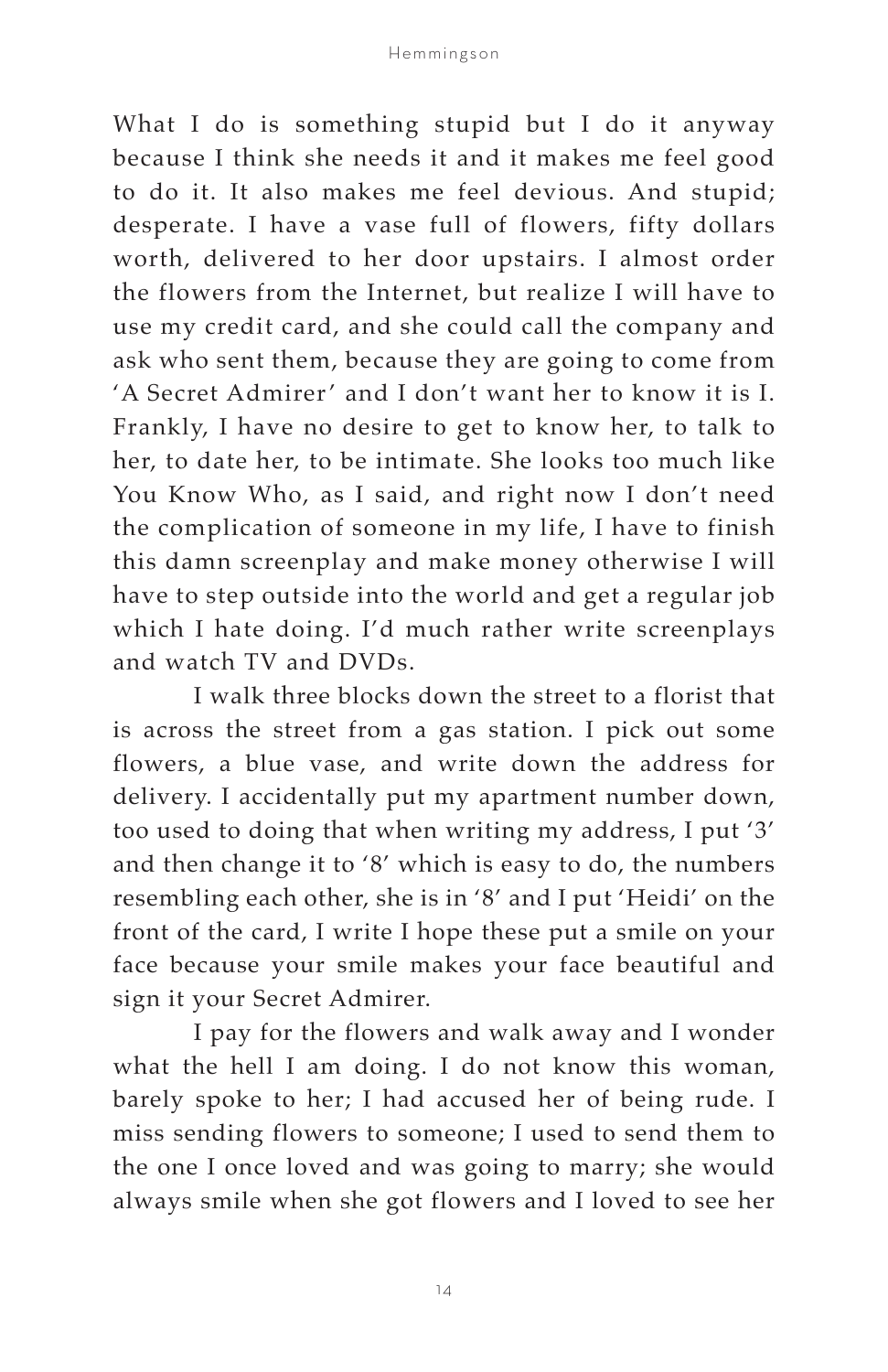smile because that meant she wasn't sad and she was sad all the time, she was bi-polar, that's why it never worked, she was always depressed, always believing that things were doomed, nothing would ever work out, she would be a horrible mother, she couldn't have a child with me, but when she had the flowers she would be happy and say thank you and kiss me and act like everything would all right and good from then on.

I think Heidi is sad. She looks sad. I could be projecting. I am aware that this happens to people who are alone. She is alone, she has no one, it is her birthday. But maybe she wants it that way. Maybe she's gotten out of a bad relationship.

Speaking of bad relationships, Lisa has been fighting with this new boyfriend lately, like she used to fight with the rap singer boyfriend, only these fights are less verbal and more physical-twice I have heard them hit each other, scream and yell, and then he runs away, runs down the stairs, and she calls him names and tells him to never come back but he comes back the next day.

The florist across the street from the gas station told me the flowers would be delivered by 3 P.M. This does not happen. I specified that time because I notice Heidi leaves on her bike, which is painted blue, every day around three-thirty and returns around seventhirty. I have no idea what she does—a part-time job, maybe, or school. I want her to be home so I can hear her reaction.

She does not come home at the time she usually does. There is no one up there. I call the florist but they are closed. I am going to have words with them tomorrow. A woman in a beat-up silver Toyota Corolla pulls into my

15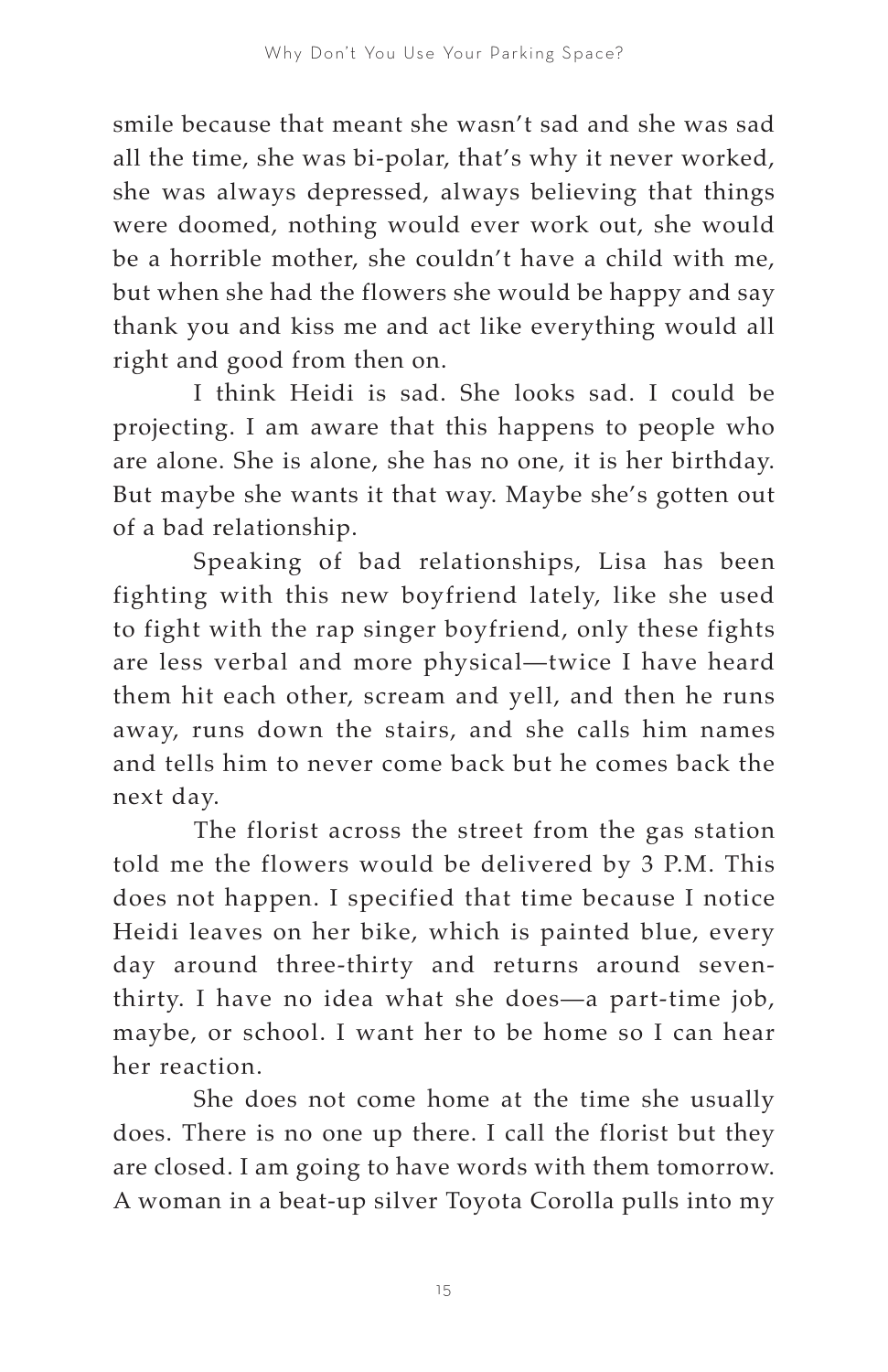driveway at 8 P.M. I am about to go out there and tell her not to park in my space; she gets out of the car with a vase of flowers, goes upstairs, knocks on the door. No answer. She leaves the flowers at the door.

I step outside, as if I am going to get my mail from the group of mailboxes on the side of the apartment building. I see the flowers at the door upstairs. The arrangement looks nice. Again, I wonder what the hell I am doing, spending that kind of money on someone I don't know just because she reminds me of someone I once loved and was going to have children with and broke my heart and left me sad.

I almost run up the stairs and take the flowers when I hear some voices that I think are Lisa and her tall boyfriend with tattoos. I go back inside. The voices do not belong to them, but they do come home ten minutes later, with Heidi, and they are giggling happy like they're drunk. They must have taken Heidi somewhere, had food, drinks.

> I find myself wishing I had gone with them. The three walk up the stairs and their giggling stops. Flowers, Lisa says, are they for me? Huh, her boyfriend says. Maybe he thinks her ex, the rapper, sent them. Ohhhh, Lisa goes, they're for Heidi. What, Heidi says. For you, Lisa says. Me. Your name. Where did they come from? They're just here. This is weird, Heidi goes. They're very nice, Lisa says.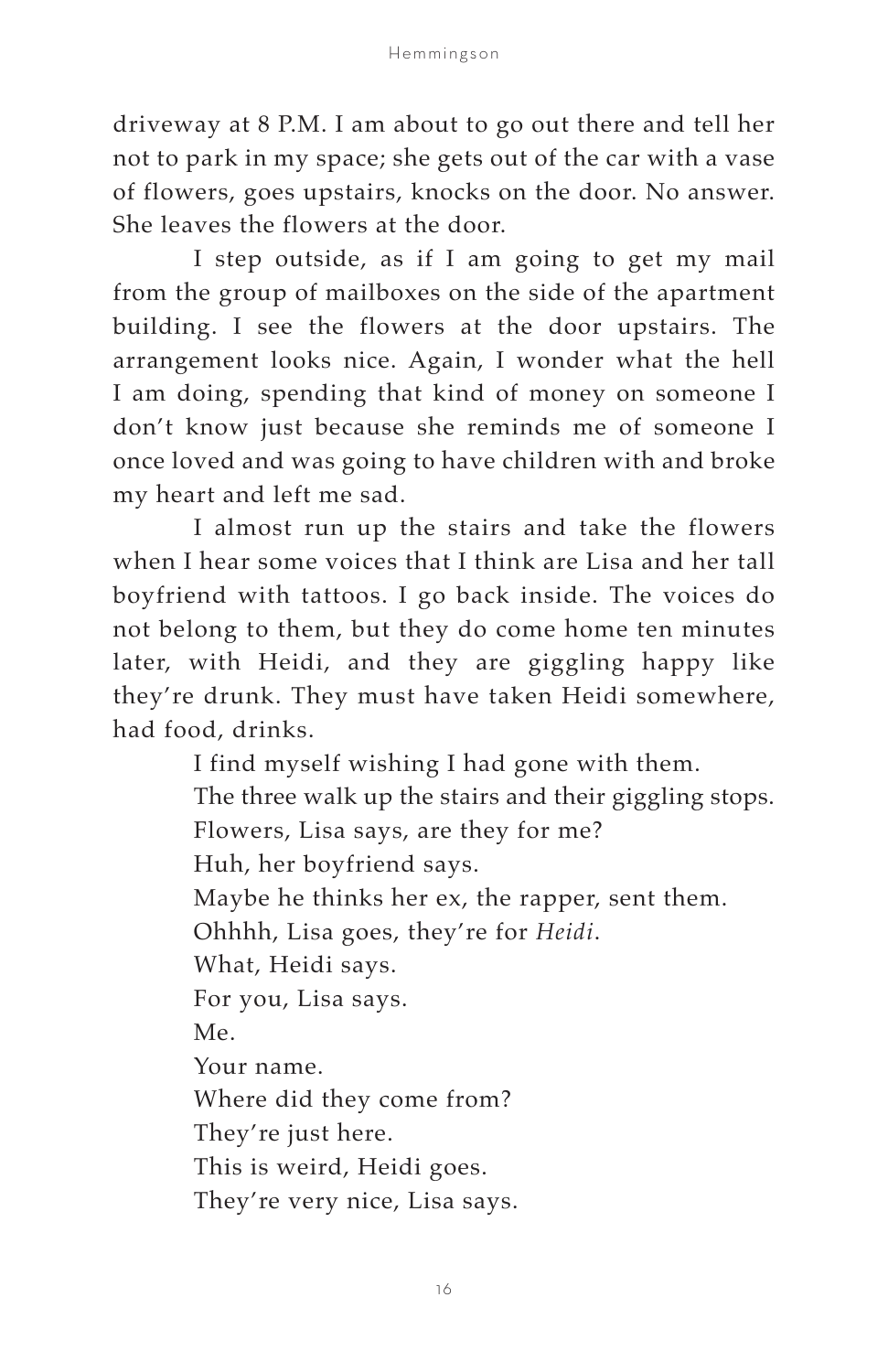Cooooool, the boyfriend goes. What does it say? Lisa asks. The card. Is this a joke, Heidi says, is someone fucking with my head? What does the card say? Lisa goes. Heidi's voice goes: A secret admirer. Seriously? The boyfriend with tattoos laughs. I imagine his tattoos laughing. Weird, Lisa says. Who would...? Heidi doesn't finish her sentence. Well, Lisa says, they smell nice.

The boyfriend sneezes, loudly.

Allergies, he goes.

No shit, Lisa says.

Two days later, I hear Lisa and the tall boyfriend with tattoos talking on the balcony as they smoke cigarettes:

 $***$ 

It's still a mystery, she says. What is, he says. The flowers, she says. Ah, yes, those. But I think I solved it, she says. Oh. I think I know who sent them. Who? You, she says. Me? You, she says. He laughs at that: Why do you think...?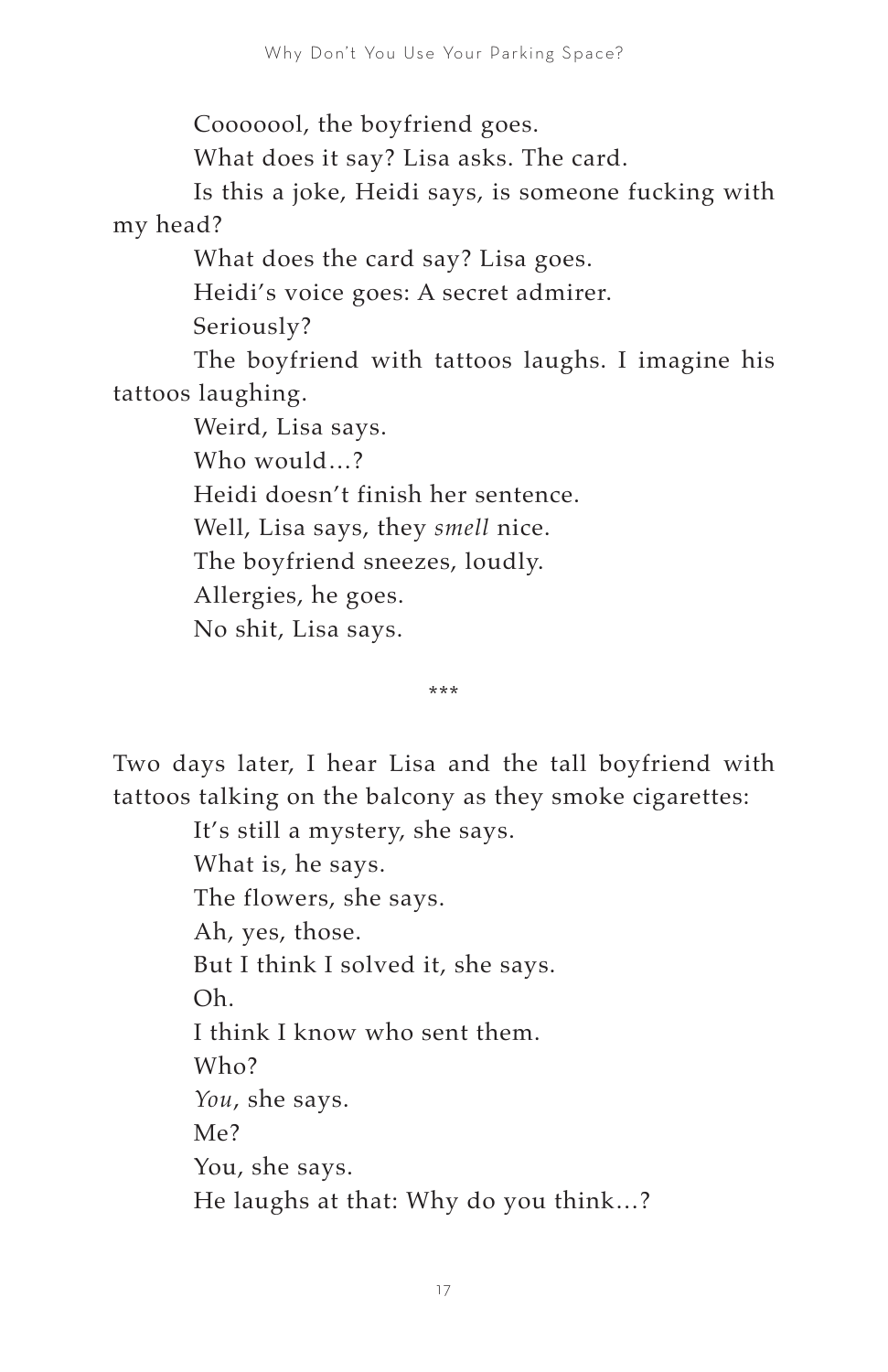Because you feel sorry for her, you said you did; you wanted to make her feel good, to be happy on her birthday, 'to smile' like the note said.

Why would I spend money like that on flowers, on her?

Good question. Why would you?

I wouldn't. Not even to be nice.

Tell me the truth, she says.

If I was going to buy flowers for someone, he says, I would buy them for you.

That's what I want to hear, Lisa says. Hey, you've never gotten me flowers, fucker, she goes.

I'm allergic to them, he tells her.

Right, she says.

He's like, Isn't my dick a good enough present? Oh, shut up, she goes.

He's like, Didn't you like the box of chocolates? And she's like, Loved them to the last bite.

So-what if I had sent them to her? he goes.

Well, yeah, what if, she's like.

Would you be mad?

What do you think, asshole.

Well, it wasn't me, he says.

It's driving her batty, Lisa goes, she can't figure it out, who it is; she's looking at every guy at work and trying to discover clues, the way this guy looks at her or another guy acts around her. She's like, 'What if it's someone I don't want it to be?' Like a married guy, the fat guy, there's this jerk who comes on to every woman at her job, but she doesn't think he would say something romantic like 'I hope these put a smile on your beautiful face.'

> He's like, Is that romantic? And she's like, Sure it is.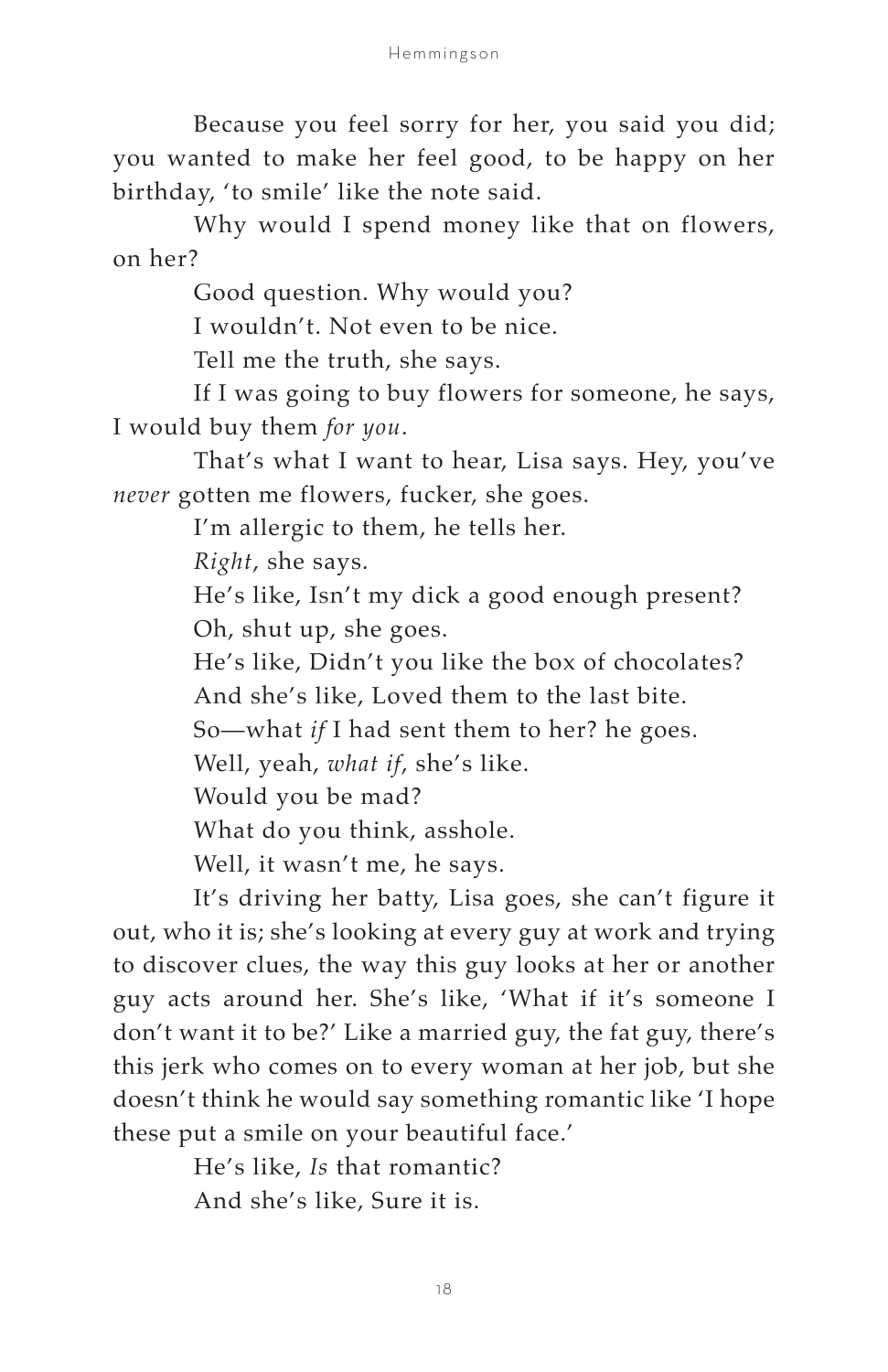He goes, Sounds sappy. It's kind, she goes, and nice, she says. He goes, I like the smile on your beautiful face Quit it, she says, you're just sounding like a jerk, she goes.

> I was trying to sound romantic, he says. Not working. He's like, I can be. And she goes, Ha ha. Ha. He says, You don't think so... And she goes, Ha ha. Ha. That's an insult, he says. She goes, Your romance is in your pants. And he's like, Now you're getting me hot.

> > $***$

Sometimes, at night, I can hear Lisa and this boyfriend above me, in their bedroom, having sex. I used to hear her with the other boyfriend. Heidi must hear them too, sleeping in the living room. I wonder if the sounds make her feel the way I do. When I hear Heidi walking around the living room at night, I think this is ridiculous and indeed sad: here are two lonely people, alone, and all that separates them is wood and stucco.

The world never works out the way it should.

 $***$ 

Two-thirty in the morning: the phone rings and there's no voice, just breathing, the faint sound of a television in the background, tuned to twenty-four hour news, I think.

What is it? I say.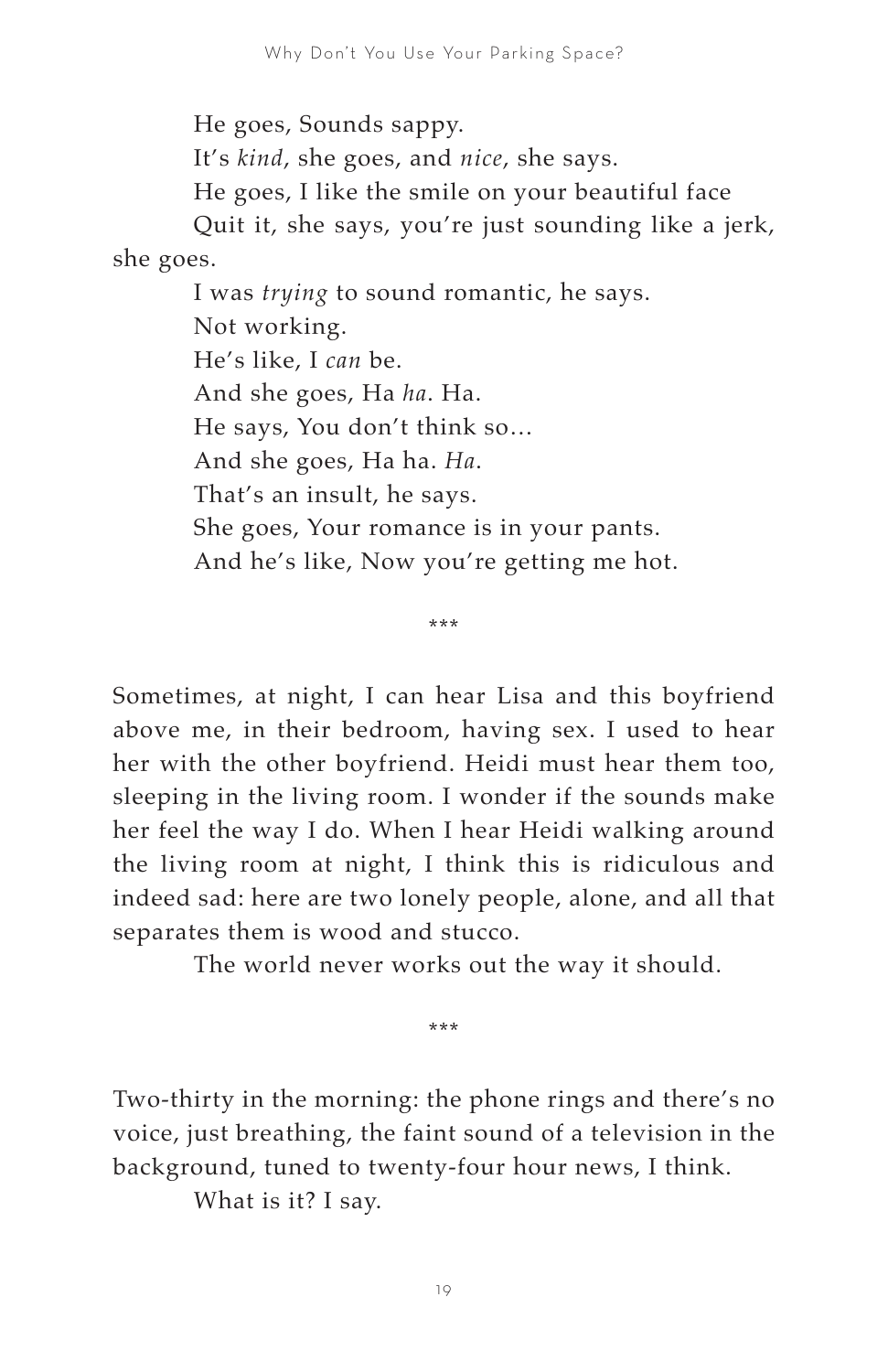Talk, I say. You can ask a question, I go.

 $***$ 

Two weeks later, I see Heidi sitting outside a coffee house, not far from the florist, drinking coffee, eating a bagel, writing or drawing in a blue notebook. I'm getting coffee. She sees me and I see her.

I decide it is time to say hello. I approach her. She looks up. I say, Hi. She says, Hi. She closes her notebook but I see, briefly, what she is doing—drawing a vase with flowers.

Can I join you?

She doesn't reply.

I sit across from her.

I say, We're neighbors. I thought I'd say hi.

Why? she asks.

Why not.

Do you want to accuse me of shit again?

Look, I say, that was a mistake.

She smiles.

I didn't mean anything, I say.

I'm kidding, she says, I didn't mean anything.

I tell her my name and she hesitates, and tells me hers. I don't say that I already know it.

We walk to the apartment building together. We don't talk about anything significant, just chitchat between strangers.

Well, I say.